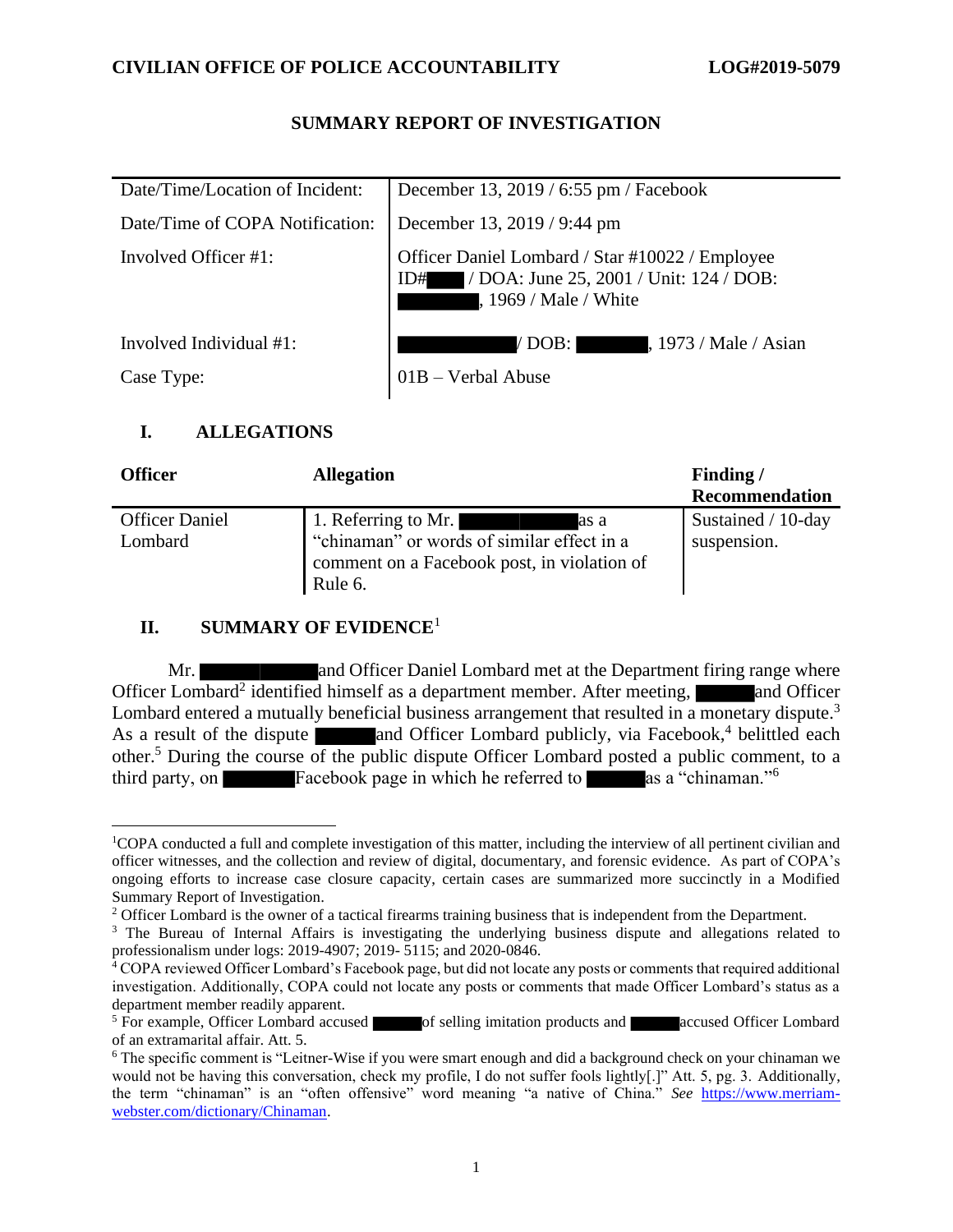#### **CIVILIAN OFFICE OF POLICE ACCOUNTABILITY LOG#2019-5079**

During his statement Officer Lombard admitted to posting the comment but explained that his intent was to convey business influence by using the Chicago specific meaning behind the term "chinaman."<sup>7</sup> Finally, Officer Lombard explained that he is aware of Department policy governing social media activity and that he did not believe his comment violated any policy because of his intent behind the message. $8<sup>8</sup>$ 

#### **III. LEGAL STANDARD**

For each Allegation COPA must make one of the following findings:

- 1. Sustained where it is determined the allegation is supported by a preponderance of the evidence;
- 2. Not Sustained where it is determined there is insufficient evidence to prove the allegations by a preponderance of the evidence;
- 3. Unfounded where it is determined by clear and convincing evidence that an allegation is false or not factual; or
- 4. Exonerated where it is determined by clear and convincing evidence that the conduct described in the allegation occurred, but it is lawful and proper.

A **preponderance of evidence** can be described as evidence indicating that it is **more likely than not** that the conduct occurred and violated Department policy. *See Avery v. State Farm Mutual Automobile Insurance Co.*, 216 Ill. 2d 100, 191 (2005), (a proposition is proved by a preponderance of the evidence when it has found to be more probably true than not). If the evidence gathered in an investigation establishes that it is more likely that the misconduct occurred, even if by a narrow margin, then the preponderance of the evidence standard is met.

**Clear and convincing evidence** is a higher standard than a preponderance of the evidence but lower than the "beyond-a-reasonable doubt" standard required to convict a person of a criminal offense. See *e.g.*, *People v. Coan*, 2016 IL App (2d) 151036 (2016). Clear and Convincing can be defined as a "degree of proof, which, considering all the evidence in the case, produces the firm and abiding belief that it is highly probable that the proposition . . . is true." *Id*. at ¶ 28.

# **IV. ANALYSIS AND CONCLUSION**

COPA finds the allegation against Officer Lombard is **sustained**. Department members who use social media, such as Facebook, are required to follow guidelines established by the Department.<sup>9</sup> These guidelines prohibit members from "posting ... any communication that

 $7$  Att. 19 at 6:55 to 7:07 and 7:55 to 8:31. Additionally, the term "chinaman" in the Chicago lexicon is defined as "an epithet for political mentors and backers" in "politics of Chicago…." *See* 

[https://en.wikipedia.org/wiki/Chinaman\\_\(politics\)](https://en.wikipedia.org/wiki/Chinaman_(politics)) <sup>8</sup> Att. 19 at 7:55 to 8:31.

 $9$  G09-01-06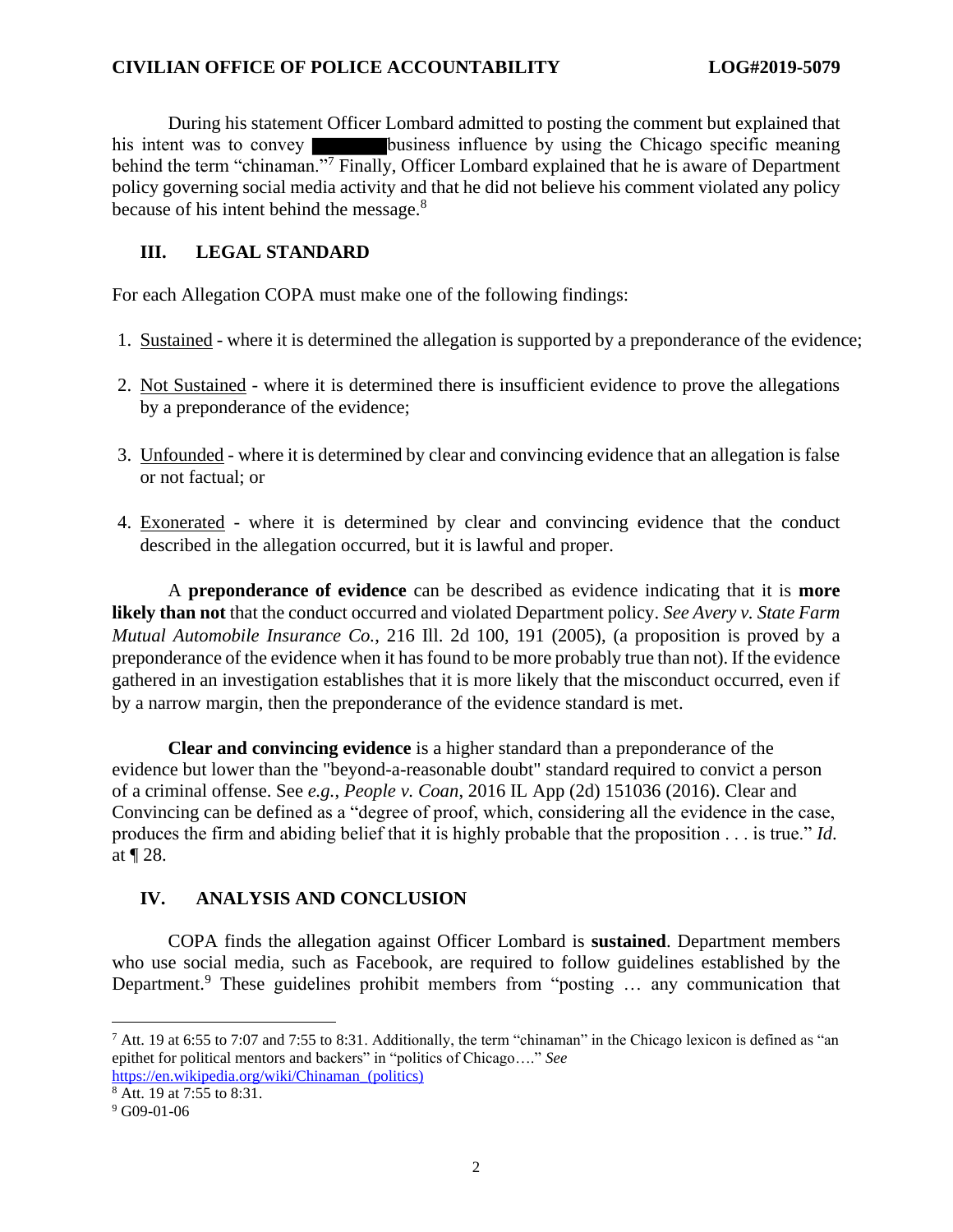discredit[s] or reflect[s] poorly on the Department, it missions or goals<sup>"10</sup> and the "posting [of]... content that is disparaging to a person … based on race, religion, sexual orientation or any other protected class."<sup>11</sup> Here is it is undisputed that was aware of Officer Lombard's status as a Department member when Officer Lombard posted his disparaging comment referring as a "chinaman." While Officer Lombard asserts that his comment was not intended to be a disparaging of **ethnicity**, the comment was posted on a publicly visible platform, Facebook, in reference to a user, who displays Chinese surname. While Officer Lombard's explanation of his intent may be genuine, it does not reduce the likelihood that his post would be perceived by others, to include as disparaging of Chinese ethnicity. Therefore, COPA finds that Officer Lombard's comment was in violation of Department policy.

# **V. RECOMMENDED DISCIPLINE FOR SUSTAINED ALLEGATIONS**

#### **a. Officer Daniel Lombard**

#### **i. Complimentary and Disciplinary History**

Officer Lombard's Disciplinary and Complimentary Histories have been reviewed, which include 91 Honorable Mentions, 5 Complimentary Letters, a Unit Meritorious Performance Award, and other accolades totaling 122 awards. There is no applicable Disciplinary History.<sup>12</sup>

#### **ii. Recommended Penalty, by Allegation**

#### **1. Allegation No.**  $1 - 10$ **-days suspension**

Here, Officer Lombard acknowledged making the comment and admitted to its inappropriate nature. However, COPA recognizes that Officer Lombard's offensive comment was preceded by numerous provocative insults on Facebook. In addition, this was a private matter that was not directly related to Officer Lombard's employment with the Department, Officer Lombard is a representative of Chicago Police Department.

\_\_\_\_\_\_\_\_\_\_\_\_\_\_\_\_\_\_\_\_\_\_\_\_\_\_\_\_\_\_ \_\_\_\_\_\_\_\_\_\_\_\_\_\_\_\_\_\_\_\_\_\_\_\_\_\_\_\_\_\_\_\_\_\_

Approved:

6-24-2021

Angela Hearts-Glass *Deputy Chief Investigator* Date

 $10$  G09-01-06 (V)(C)(1).

<sup>&</sup>lt;sup>11</sup> *See* G09-01-06 (V)(C)(2). Government employer limits on employees' public comments are permitted to ensure "[t]he effectiveness of a city's police department [which] depends importantly on the respect and trust of the community and on the perception in the community that it enforces the law fairly, even-handedly, and without bias." *Pappas v. Giuliani*, 290 F.3d 143, 146 (2d Cir. 2002) (internal citations omitted). Additionally, "if the police department treats a segment of the population of any race, religion, gender, national origin, or sexual preference, etc., with contempt, so that the particular minority comes to regard the police as oppressor rather than protector, respect for law enforcement is eroded and the ability of the police to do its work in that community is impaired." *Id*. at 146- 7.

<sup>12</sup> Att. 20.